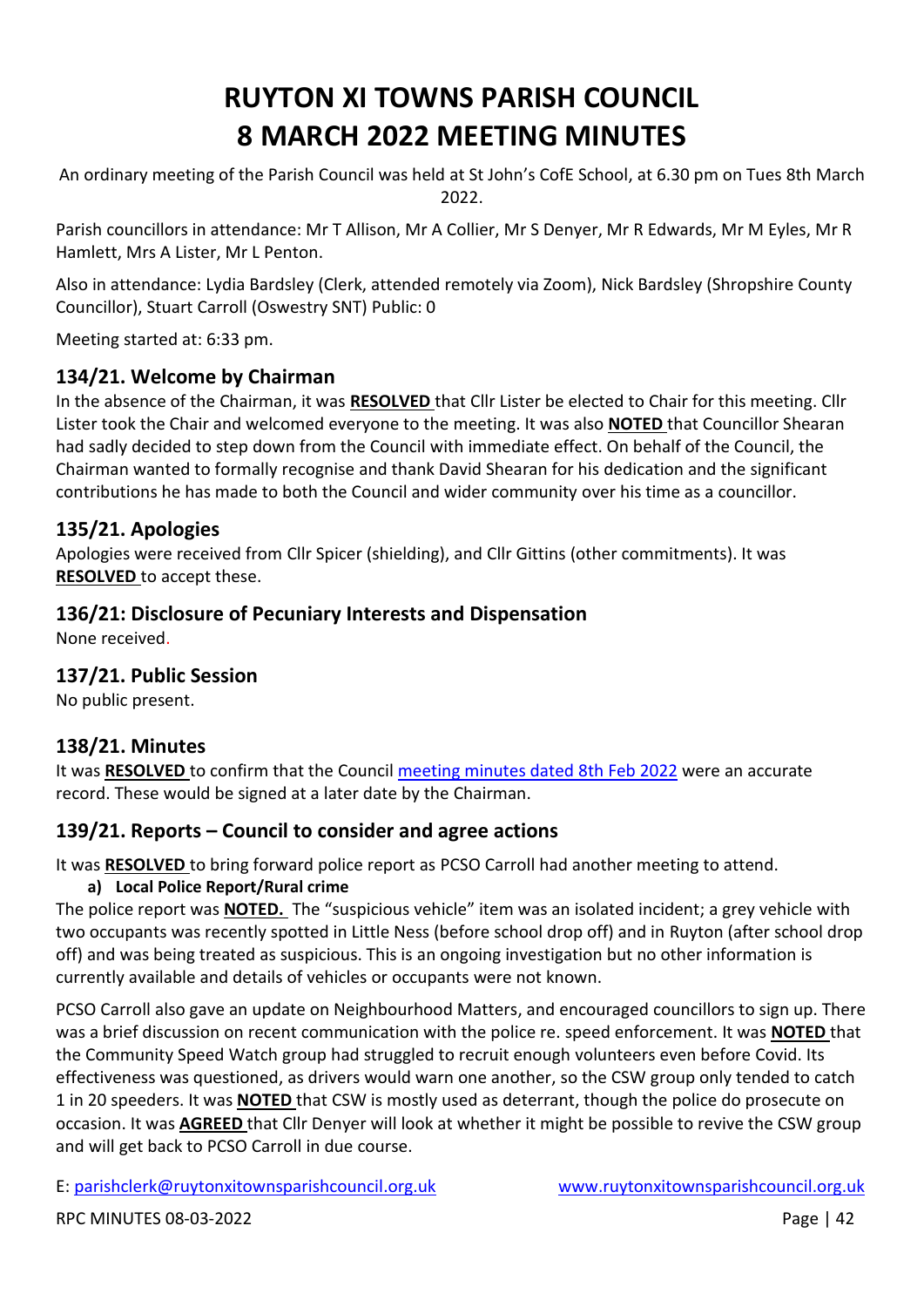Chair thanked PCSO Carroll and he left the meeting at 18.52.

#### **b) Shropshire Councillor Nick Bardsley (appendix A)**

#### It was **RESOLVED** to note the report which included updates on:

- CIL project and consultation with community. SC Cllr Bardsley agrees with SRG that proper consultation is needed to make sure that community are on board with priorities and proposed road safety measures.
- CIL briefing 23.03.2022. SC Cllr Bardsley shared concerns about CIL local spending decisions being made solely by SC officers, and that Town and Parish Councils (as well as SC Cllrs) should have a bigger say in how CIL Local is spent. He gave the example of housing built in Baschurch generating £2m of CIL Local funding, but almost all of the CIL Local Fund is to be spent in Shrewsbury. There were concerns this could also happen in Ruyton, as there are considerable infrastructure needs in Oswestry. He encouraged Cllrs to attend the CIL briefing on 23rd March and to raise this issue wth Eddie West at Planning Policy dept. It was **NOTED** the clerk is due to attend this briefing, and Cllrs should let the clerk know if they also want to attend.
- Shrewsbury Big Town Plan SC Officers have been forced to concede there will be bus station in town centre after objections. SC Cllr Bardsley will monitor this carefully to ensure it doesn't get dropped quietly.

## **c) Safer Roads Group**

Cllr Spicer had shared notes from the recent SRG meeting which were **NOTED.** These covered:

- recent concerns about speeding and correspondence with the police about enforcement
- public consultation on the CIL road safety project
- lighting up the stone cross
- extension of the 30mph limit past Packwood school
- Shropshire-wide 20mph campaign
- Streetlighting on Brownhill

There was a suggestion of finding a consultant to advise on additional lighting to improve for pedestrians. It was **AGREED** that Cllr Lister will clarify with Cllr Spicer whether they mean a consultant on actual streetlights or just low level lighting for benefit of pedestrians (or both). It was believed that the streetlights on the Brownhill straight are legally spaced for 30 mph limit. It was **AGREED** the Clerk will ask Eon and Highline if we can upgrade to different model lanterns for Brownhill that have wider spread of light for footpath. The PC may be able to keep hold of existing lanterns as spares in case lights in other parts of the village need replacing.

#### **d) Climate Emergency Working Group**

No report at this time. It was **NOTED** that Cllr Edwards expressed an interest in being involved in the Climate Emergency WG and the VAS volunteer group. It was **FURTHER NOTED** that Cllr Eyles was happy to be involved in Cliffe Nature Reserve designation.

#### **e) Village Hall Working Group**

No report at this time. Cllr Penton is looking into getting copy of lease for VHCM.

#### **f) Clerk's update report (appendix B)**

This was **NOTED.** It was **AGREED** that Ruyton XI Towns PC is happy to share a printer with Clive PC if purchases of ink, paper etc., are alternated between the two councils.

Re. overhanging branches on Church Street, this is being dealt with by the Vicar and diocese.

# **140/21: Policies to review and approve (appendix C).**

After review it was **RESOLVED** to approve the following:

- a) Action Plan quarterly review
- b) Grant Awarding Policy and Procedure

# **141/21: Parish Matters –– Council to receive updates and agree actions.**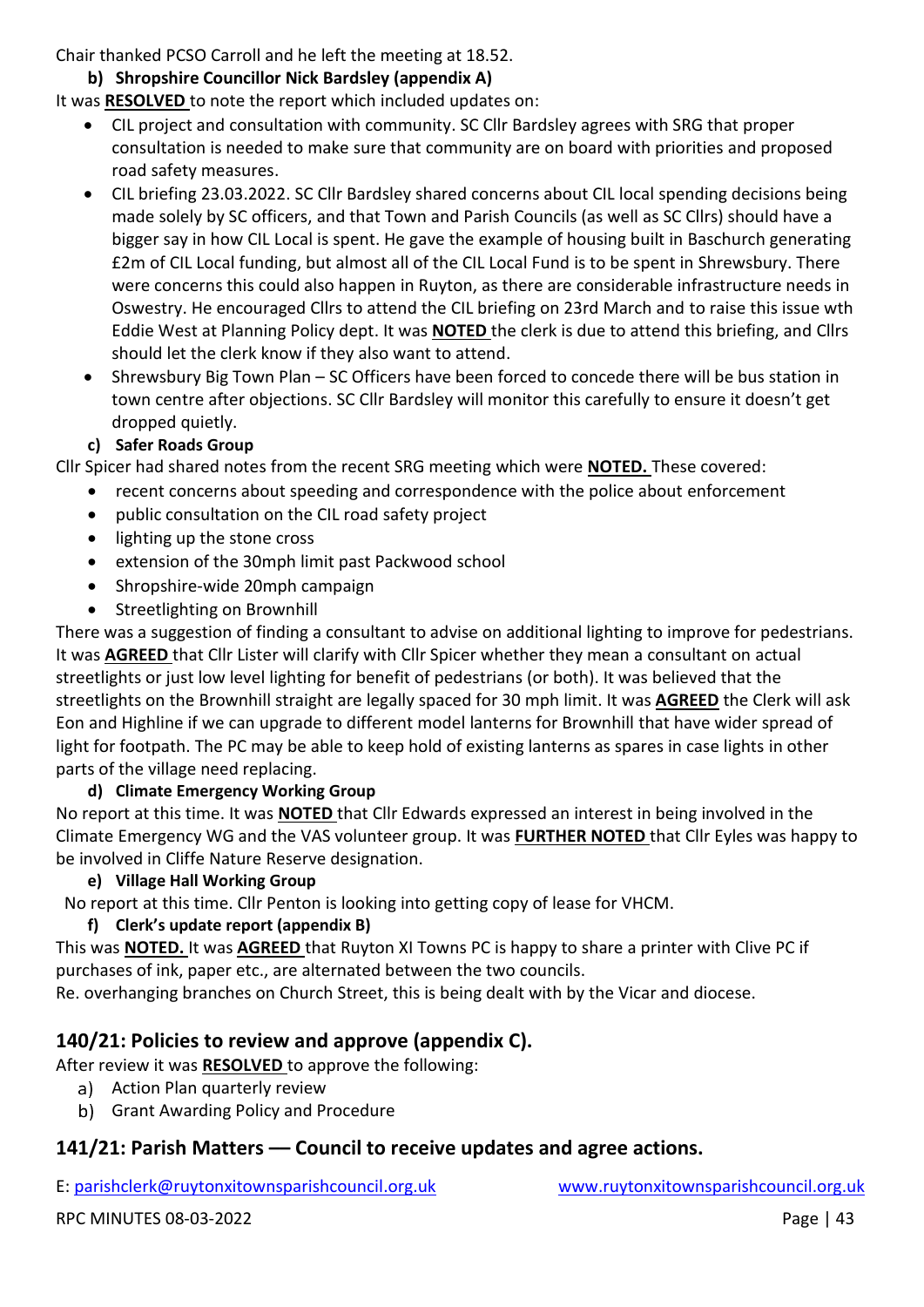#### **a) Chairmanship of Parish Council**

It was **NOTED** that Cllr Spicer had originally intended to step down as Chairman in the spring (but would be staying on the Council as a Councillor), but given the recent resignation of the Vice Chairman Cllr Shearan, Cllr Spicer had decided to stay on as Chairman of the Parish Council for the the time being for continuity. Cllr Lister was nominated for the position of Vice Chairman on an interim basis and was duly elected to this position. It was **FURTHER RESOLVED** that Cllr Lister would also be added as a bank signatory. Clerk to action.

## **b) Coronavirus**

All legal restrictions have now ended. There was a recent motion put forward by SLCC for PCs to support the campaign and petition for remote/ hybrid meetings:

'This Council supports the [petition launched by ADSO and LLG on 5 January](https://www.change.org/p/uk-government-and-parliament-for-councils-in-england-to-have-the-choice-to-meet-remotely?recruiter=1244721622&utm_source=share_petition&utm_medium=email&utm_campaign=share_email_responsive&recruited_by_id=d59d8ff0-6e1e-11ec-8844-2bee7e0ba126) with regard to remote and hybrid meetings. We agree to write to the Secretary of State for Levelling Up, Housing and Communities calling on the Government to change the law to allow councils the flexibility to hold such meetings when they deem appropriate within agreed rules and procedures.'

It was **RESOLVED** to support the motion and associated actions.

#### **c) Gooseberry lane handrails**

It was **NOTED** that Royal Mail claims team have confirmed they will settle the invoice for £416 for repair of handrails directly with the contractor. It was **FURTHER NOTED** that the contractor is now finished with the reinstatement work, so it was **AGREED** that Cllr Lister will put message of thanks on local social media.

## **d) Hanging baskets**

Quotes had been received from Flowerscape, Greenhills nursery, and Derwen College nursery. After discussion it was **AGREED** Cllr Lister will check with Flowerscape re. colour scheme and if there is any extra cost. It was **RESOLVED** that, if colour scheme is possible and not significantly more expensive, then PC will place an order with Flowerscape, but if not, then Derwen College Nursery will be next preferred choice.

#### **e) War memorial**

Clerk had chased up SC Conservation for an update on the maintenance proposals and was awaiting a response, so will chase again. Cllr Spicer had circulated a report on research on ownership prior to the meeting, and it was **NOTED** that the Memorial Cave is excluded from the deed of Rock House, so is not the responsibility of the landowner. It was **AGREED** clerk will ask Historic England if they have additional info.

#### **f) Doctors Meadow improvements**

Clerk had asked Cllr Penton to get a copy of lease from landowners to establish that SC, as leaseholders, have the power to grant permission for potential improvements.

# **g) The Cliffe**

**Local Nature Reserve status –** The next step is making formal declarations that the Cliffe is being managed as a Local Nature Reserve. Clerk had prepared declarations and public notices to be signed, but was awaiting some legal clarifications from Natural England as to signing declarations under seal and certifying these for public access. Notices detailing where certified copies of the declaration can be inspected (Oswestry library) can then be displayed in notice boards along with the boundary map of the Cliffe, and the clerk should also publish the notice on the PC website and can also put an advert in the local press.

**No access signage –** Cllr Lister had delivered letters to residents, and feedback had been very positive about the proposal to improve the signage to make it clearer that the lane is a bridleway. Photos had been received showing cars blocking the bridleway entirely and parking outside private residences on weekends. There had been some suggestions that slightly different wording might be needed on the second sign near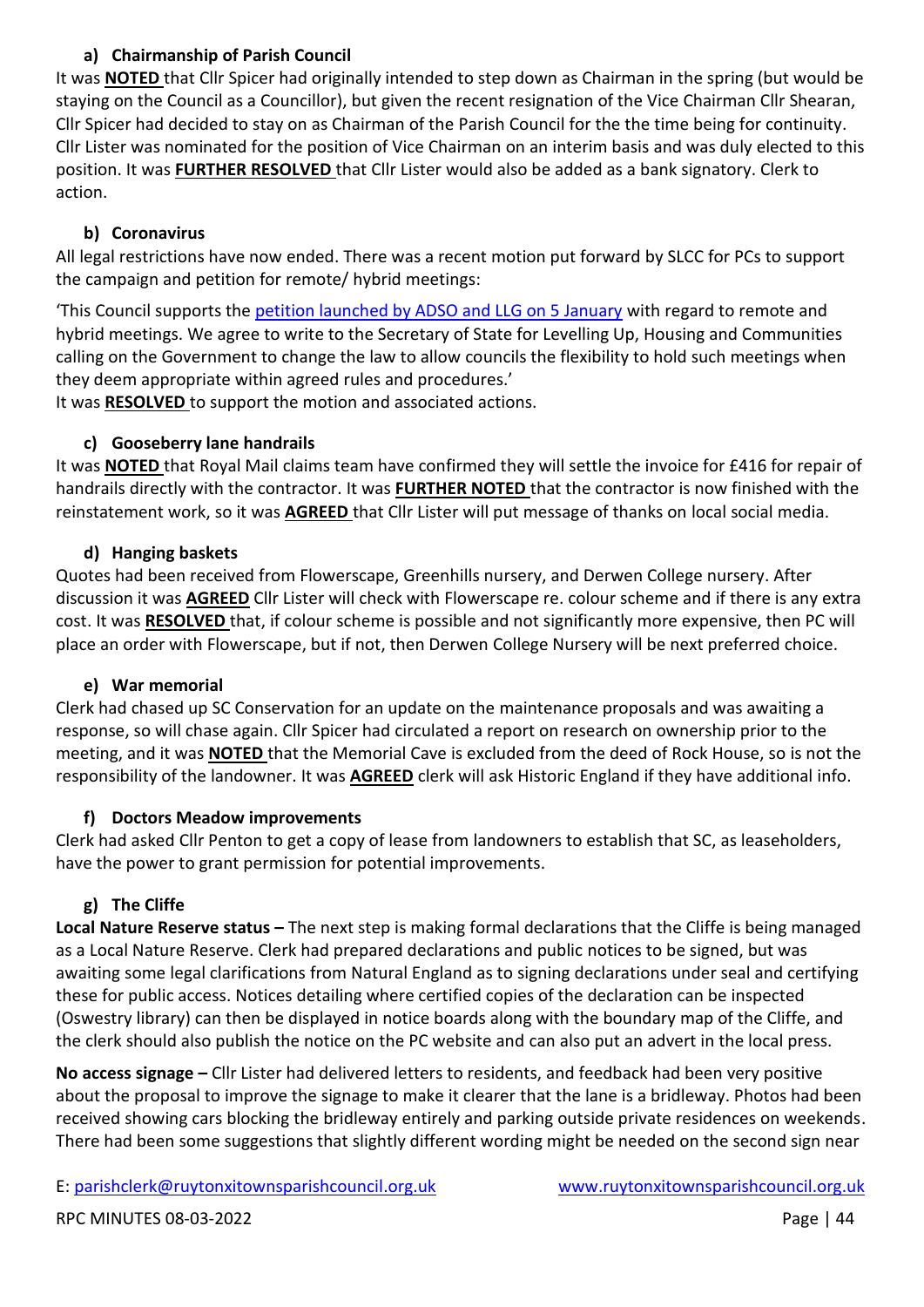the cottages. Residents had also asked whether the PC could print off flyers to put on windscreens to drivers who ignore the new signs, but it was **AGREED** it would be better for police to do this with official forms if possible, so we have a consistent approach to parking across the parish. Three estimates had been received for signs, and after discussion it was **RESOLVED** to purchase signs from Cestrian signs at a cost of  $£221 + VAT.$ 

It was **FURTHER AGREED** that before raising an official purchase order with the supplier that the Clerk will double check with police first that proposed wording on signs will not prevent them from being able to enforce.

**Mounting biking on Cliffe –** A recent near miss between a walker and MTB rider had been reported to the Parish Council. It was **AGREED** to revisit the working group that was set up to discuss user group conflict and to pick up this matter again. The PC also **NOTED** that some digging was apparently taking pace which had caused damage to plants and roots. It was **AGREED** that the Clerk will liaise with Shaun Burkey at SC about how to put right the damage, so we don't make it worse. It was **FURTHER AGREED** that Cllr Lister will liaise with local cyclist who knows most local riders about whether they have heard anything about recent damage.

#### **h) New email provider**

No new updates at this time. Clerk would liaise with Besthost for advice on proceeding with switchover following Cllr Shearans's resignation. It was **NOTED** that Cllr Eyles might be able to help with new email switchover. It was **FURTHER NOTED** that Cllrs Hamlett, Allison, and Lister can't get existing email accounts to work, so clerk will send details of existing provider to Cllr Hamlett and Allison to try to resolve problem.

#### **i) Community bus service request**

Clerk had asked other clerks and SC for advice on this, and SC had shared some basic info on Community Car Schemes which had been circulated prior to the meeting. It was **NOTED** that there is already a car service in the village and the driver is believed to be DBS checked. Cllr Lister will send details to Clerk so we can ask if they want us to promote their service for them on website, notice board etc., and if they wish to be listed on SC Community Car Scheme (if not listed already). On balance, it was **AGREED** that there was insufficient need to setup any additional community transport service.

#### **j) Membership of Rural Services Network**

After discussion it was **AGREED** to cancel the membership at the end of the free trial period.

#### **k) Ukraine conflict**

Cllr Lister gave an update on local efforts to coordinate collections for donations to help people in Ukraine as well as refugees fleeing the conflict. It was **NOTED** that the recent Village Hall Bingo evening had raised £130 which the community wanted the PC to distribute to charities helping those in Ukraine. It was **AGREED** to send the £130 donation to the International Committee of the Red Cross. It was **FURTHER RESOLVED** to make a separate donation of £170 to the same charity on behalf of PC. Both donations would be made using General power of Competence (as s.137 cannot be used for overseas charities). Cllr Edwards read out a message from Cllr Spicer which asked the Council to recognise the significant amount of work that Cllr Lister, as well as the landlord at the Talbot Inn, have put into coordinating the relief efforts.

It was **NOTED** that NALC and Local Government Association have both endorsed the statement from the CEMR (Council of European Municipalities and Regions) in support of Ukraine, and that Cllrs could choose to endorse this as well if they wished.

Cllr Spicer had asked if the Council would support his signing this statement on behalf of the Parish Council. It was **RESOLVED** to support this.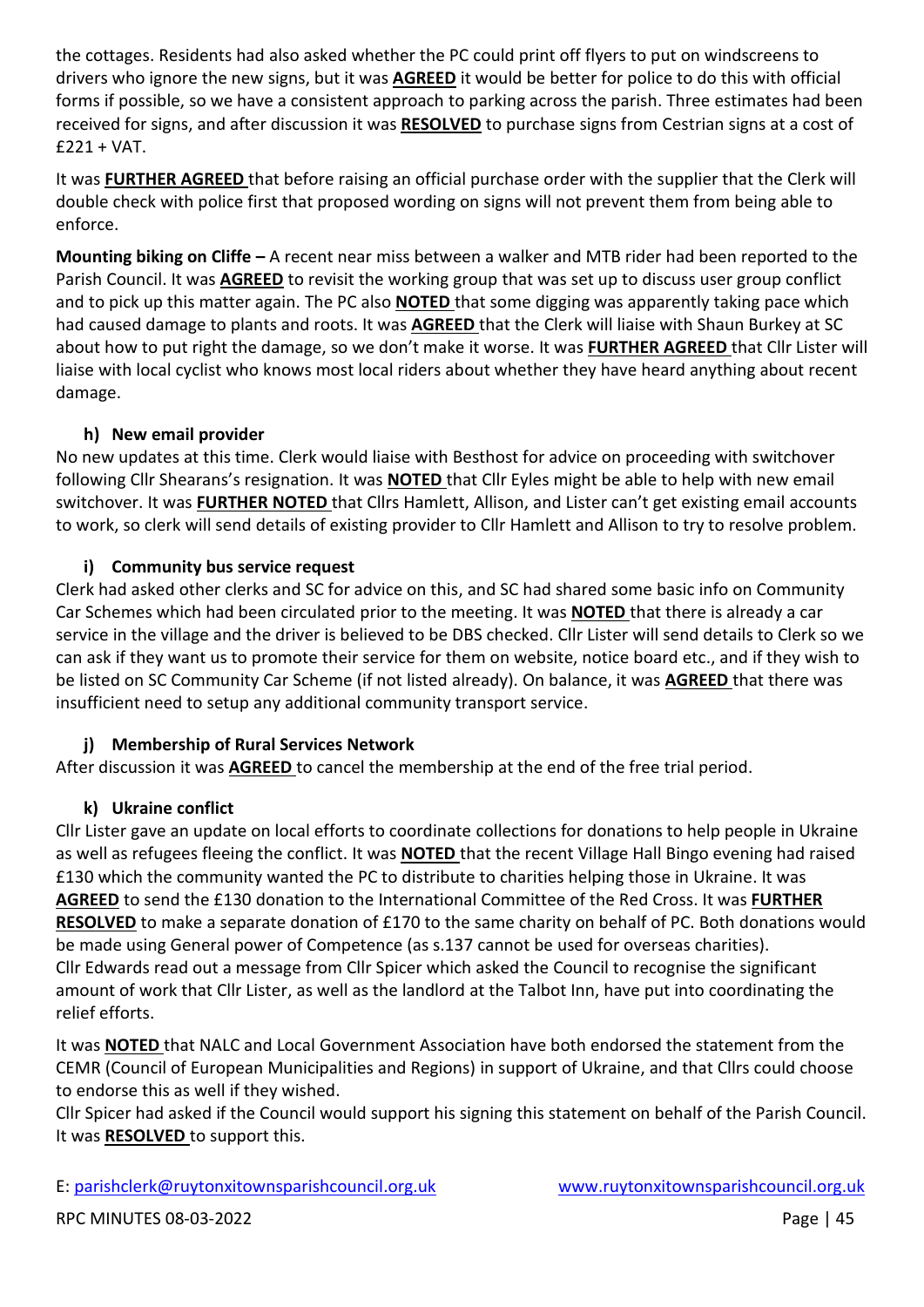#### **l) Platinum Jubilee activities**

Cllr Lister gave an update on progress. A few volunteers have signed up and they are looking into organising a beacon event with a local resident. The WI, Cubs, Scouts are all involved, and there will be a picnic day in June. Next meeting for Jubilee planning will be 16.03.2022 in Cafe XI.

# **142/21: Planning applications – Council to consider and agree response.**

No applications received.

# **143/21: Shropshire Council Planning decisions**

It was **RESOLVED** to note the following:

- **1. [North West Relief Road Scheme, 21/00924/EIA](https://pa.shropshire.gov.uk/online-applications/applicationDetails.do?activeTab=summary&keyVal=QOXI5QTD06Z00) – Pending consideration**
- **2. [South Of Bay Cottage Little Ness Road, ref: 21/02394/FUL](https://pa.shropshire.gov.uk/online-applications/applicationDetails.do?activeTab=summary&keyVal=QSWEBQTD06Z00) – Awaiting decision**
- **3. Ruyton Hall, Olden Lane, ref: [21/05736/FUL](https://pa.shropshire.gov.uk/online-applications/applicationDetails.do?activeTab=summary&keyVal=R3REBVTDK3M00) and [21/05737/LBC](https://pa.shropshire.gov.uk/online-applications/applicationDetails.do?activeTab=summary&keyVal=R3RECATDK3N00) - Permission granted**
- **4. [Borehole pumping station, Pound Lane, ref: 21/05851/FUL](https://pa.shropshire.gov.uk/online-applications/applicationDetails.do?activeTab=summary&keyVal=R467M8TDK9X00) - Permission granted**
- **5. Appeal: [Land Adj Riversdale, Church Street, ref:](https://pa.shropshire.gov.uk/online-applications/applicationDetails.do?activeTab=summary&keyVal=QNYVN9TDKGI00) [21/00567/FUL](https://pa.shropshire.gov.uk/online-applications/applicationDetails.do?activeTab=summary&keyVal=QNYVN9TDKGI00) [\(appeal ref:](https://pa.shropshire.gov.uk/online-applications/appealDetails.do?activeTab=summary&keyVal=R4ICPBTD01O00) [21/02980/REF\)](https://pa.shropshire.gov.uk/online-applications/appealDetails.do?activeTab=summary&keyVal=R4ICPBTD01O00) - Pending consideration**

# **144/21: Finance – to consider and approve**

It was **RESOLVED** to approve the following:

- a) Receipts & payments Feb 2022
- b) Bank statement Feb 2022
- c) Bank reconciliation Feb 2022

These would be signed at a later date due the clerk being unable to attend the meeting in person.

d) Asset inspections

Clerk asked Cllrs to complete health and safety and condition inspections of council assets before year end, and would circulate checklists after the meeting to help with this. It was **AGREED** that Cllrs Eyles, Collier, and Denyer would do these inspections.

# **145/21. Payments – Council to consider and approve**

# **a) Invoices/reimbursements to be authorised**

It was **RESOLVED** to authorise the following payments. Invoices would be signed at a later date.

- Pascal Bourguignon (Besthost), new Council email hosting account, £77.00 (no VAT) Paid 16.02.2022 (previously agreed 07.12.2021 min. ref: 92/21e)
- L. Bardsley, March salary, £573.42 (no VAT)
- HMRC, PAYE and NI contributions, £4.60 (no VAT)
- L. Bardsley, Feb-March expenses, £32.39 (of which £2.40 VAT, non-recoverable)
- Cllr Alyson Lister, reimbursement for metal poppies, £29.99 (no VAT)
- NEST (Direct Debit), March pension contributions, £42.99 (no VAT)
- Highline Electrical Ltd, AED cabinet installation, £126.00 (of which £21.00 VAT)
- Ruyton XI Towns Village Hall Committee, room hire (Sept Nov 2021), £66.00 (no VAT)
- St John's School, room hire (Dec March 2022, £66.60 (no VAT)

It was **AGREED** that if the invoices from D. Peate for village maintenance are received in time, and subject to Council approval on email, that payment would be approved and sent before the end of the financial year. This payment could then be ratified at the next Council meeting.

#### **b) Urgent invoices to approve after publication of agenda**

None received.